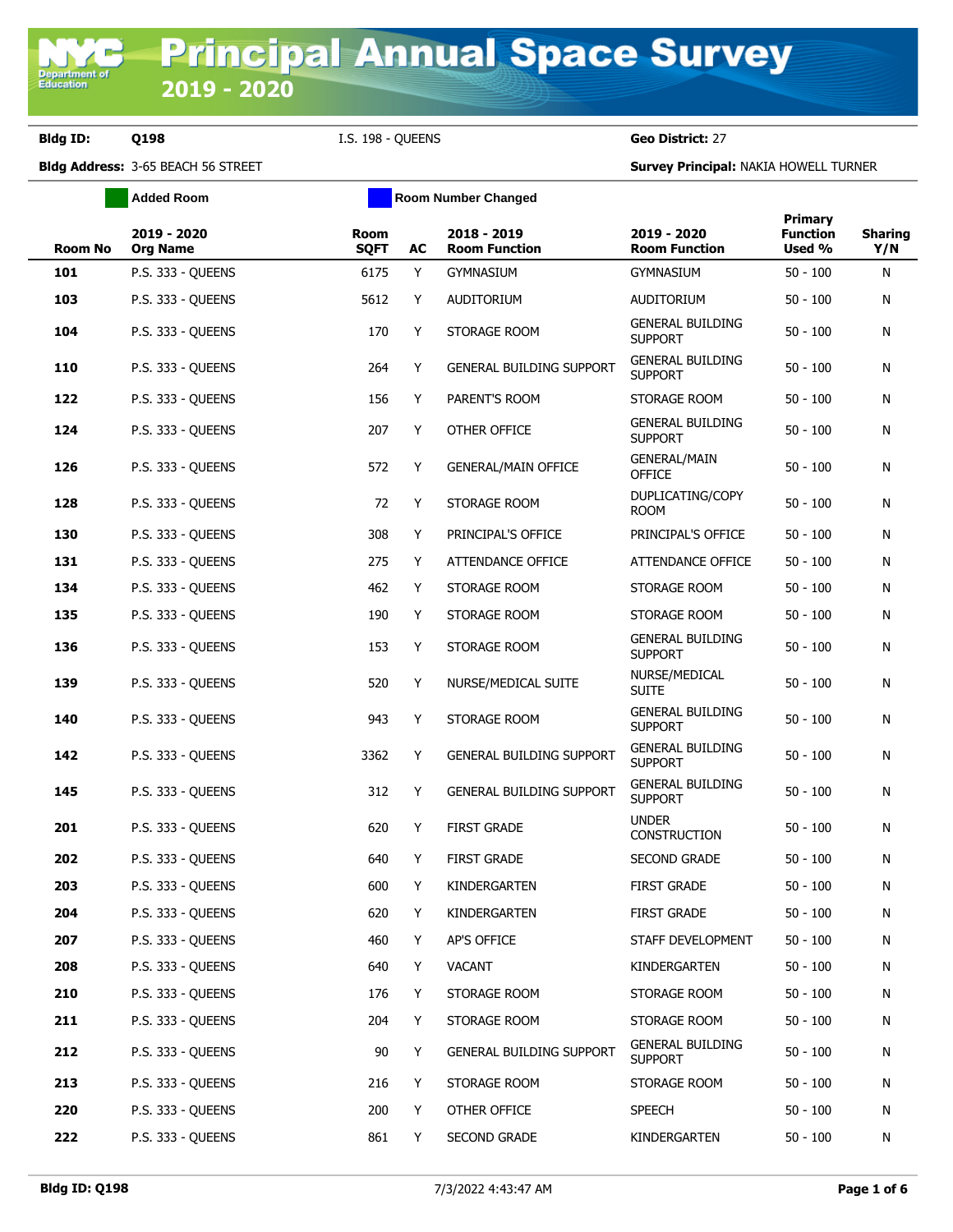**Bldg ID: Q198** I.S. 198 - QUEENS **Geo District:** 27

|         | <b>Added Room</b>              |                     | <b>Room Number Changed</b> |                                     |                                           |                                      |                       |
|---------|--------------------------------|---------------------|----------------------------|-------------------------------------|-------------------------------------------|--------------------------------------|-----------------------|
| Room No | 2019 - 2020<br><b>Org Name</b> | Room<br><b>SQFT</b> | AC                         | 2018 - 2019<br><b>Room Function</b> | 2019 - 2020<br><b>Room Function</b>       | Primary<br><b>Function</b><br>Used % | <b>Sharing</b><br>Y/N |
| 223     | <b>P.S. 333 - QUEENS</b>       | 72                  | Y                          | STORAGE ROOM                        | STORAGE ROOM                              | $50 - 100$                           | N                     |
| 226     | <b>P.S. 333 - QUEENS</b>       | 943                 | Y                          | SECOND GRADE                        | OTHER SHOP ROOM                           | $50 - 100$                           | N                     |
| 231     | <b>P.S. 333 - QUEENS</b>       | 140                 | Y                          | STORAGE ROOM                        | STORAGE ROOM                              | $50 - 100$                           | N                     |
| 232     | <b>P.S. 333 - QUEENS</b>       | 312                 | Y                          | STORAGE ROOM                        | STORAGE ROOM                              | $50 - 100$                           | N                     |
| 233     | <b>P.S. 333 - QUEENS</b>       | 63                  | Y                          | STORAGE ROOM                        | STORAGE ROOM                              | $50 - 100$                           | N                     |
| 234     | P.S. 333 - OUEENS              | 72                  | Y                          | STORAGE ROOM                        | STORAGE ROOM                              | $50 - 100$                           | N                     |
| 235     | <b>P.S. 333 - QUEENS</b>       | 135                 | Y                          | STORAGE ROOM                        | STORAGE ROOM                              | $50 - 100$                           | N                     |
| 236     | <b>P.S. 333 - QUEENS</b>       | 660                 | Y                          | OTHER OFFICE                        | OTHER OFFICE                              | $50 - 100$                           | N                     |
| 237     | <b>P.S. 333 - QUEENS</b>       | 2072                | Y                          | LIBRARY                             | LIBRARY                                   | $50 - 100$                           | N                     |
| 238     | P.S. 333 - OUEENS              | 299                 | Y                          | STORAGE ROOM                        | STORAGE ROOM                              | $50 - 100$                           | N                     |
| 239     | <b>P.S. 333 - QUEENS</b>       | 651                 | Y                          | PRE-K FULL DAY                      | PRE-K FULL DAY                            | $50 - 100$                           | N                     |
| 240     | <b>P.S. 333 - QUEENS</b>       | 903                 | Y                          | PRE-K FAMILY ROOM                   | PRE-K FAMILY ROOM                         | $50 - 100$                           | N                     |
| 241     | P.S. 333 - OUEENS              | 620                 | Y                          | PRE-K FULL DAY                      | PRE-K FULL DAY                            | $50 - 100$                           | N                     |
| 242     | <b>P.S. 333 - QUEENS</b>       | 640                 | Y                          | PRE-K FULL DAY                      | PRE-K FULL DAY                            | $50 - 100$                           | N                     |
| 301     | <b>P.S. 333 - QUEENS</b>       | 640                 | Y                          | UNDER CONSTRUCTION                  | <b>UNDER</b><br><b>CONSTRUCTION</b>       | $50 - 100$                           | N                     |
| 302     | <b>P.S. 333 - QUEENS</b>       | 640                 | Y                          | THIRD GRADE                         | FIFTH GRADE                               | $50 - 100$                           | N                     |
| 303A    | <b>P.S. 333 - QUEENS</b>       | 414                 | Y                          | PRINCIPAL'S OFFICE                  | AP'S OFFICE                               | $50 - 100$                           | N                     |
| 303B    | <b>P.S. 333 - QUEENS</b>       | 440                 | Y                          | THIRD GRADE                         | FUNDED - ESL                              | $50 - 100$                           | N                     |
| 304     | <b>P.S. 333 - QUEENS</b>       | 620                 | Y                          | THIRD GRADE                         | <b>FOURTH GRADE</b>                       | $50 - 100$                           | N                     |
| 305     | P.S. 333 - OUEENS              | 144                 | Y                          | STORAGE ROOM                        | STORAGE ROOM                              | $50 - 100$                           | N                     |
| 306     | <b>P.S. 333 - QUEENS</b>       | 384                 | Y                          | <b>GENERAL BUILDING SUPPORT</b>     | <b>GENERAL BUILDING</b><br><b>SUPPORT</b> | $50 - 100$                           | N                     |
| 307     | <b>P.S. 333 - QUEENS</b>       | 620                 | Y                          | <b>FOURTH GRADE</b>                 | REGULAR CLASSROOM                         | $50 - 100$                           | N                     |
| 308     | P.S. 333 - QUEENS              | 640                 | Y                          | <b>FOURTH GRADE</b>                 | REGULAR CLASSROOM                         | $50 - 100$                           | N                     |
| 309     | <b>P.S. 333 - QUEENS</b>       | 192                 | Y                          | STORAGE ROOM                        | STORAGE ROOM                              | $50 - 100$                           | N                     |
| 310     | P.S. 333 - QUEENS              | 121                 | Y                          | STORAGE ROOM                        | STORAGE ROOM                              | $50 - 100$                           | N                     |
| 311     | <b>P.S. 333 - QUEENS</b>       | 651                 | Y                          | FOURTH GRADE                        | ICT - ELEMENTARY<br><b>SCHOOL GRADES</b>  | $50 - 100$                           | N                     |
| 320     | P.S. 333 - OUEENS              | 253                 | Y                          | <b>SETSS</b>                        | <b>SETSS</b>                              | $50 - 100$                           | N                     |
| 321     | P.S. 333 - QUEENS              | 672                 | Y                          | OTHER SHOP ROOM                     | ART ROOM                                  | $50 - 100$                           | N                     |
| 322     | P.S. 333 - QUEENS              | 800                 | Y                          | FIFTH GRADE                         | THIRD GRADE                               | $50 - 100$                           | N                     |
| 323     | P.S. 333 - QUEENS              | 861                 | Y                          | <b>COMPUTER LAB</b>                 | <b>COMPUTER LAB</b>                       | $50 - 100$                           | N                     |
| 325     | P.S. 333 - QUEENS              | 273                 | Y                          | GENERAL BUILDING SUPPORT            | <b>GENERAL BUILDING</b><br><b>SUPPORT</b> | $50 - 100$                           | N                     |
| 326     | <b>P.S. 333 - QUEENS</b>       | 700                 | Y                          | FIFTH GRADE                         | THIRD GRADE                               | $50 - 100$                           | N                     |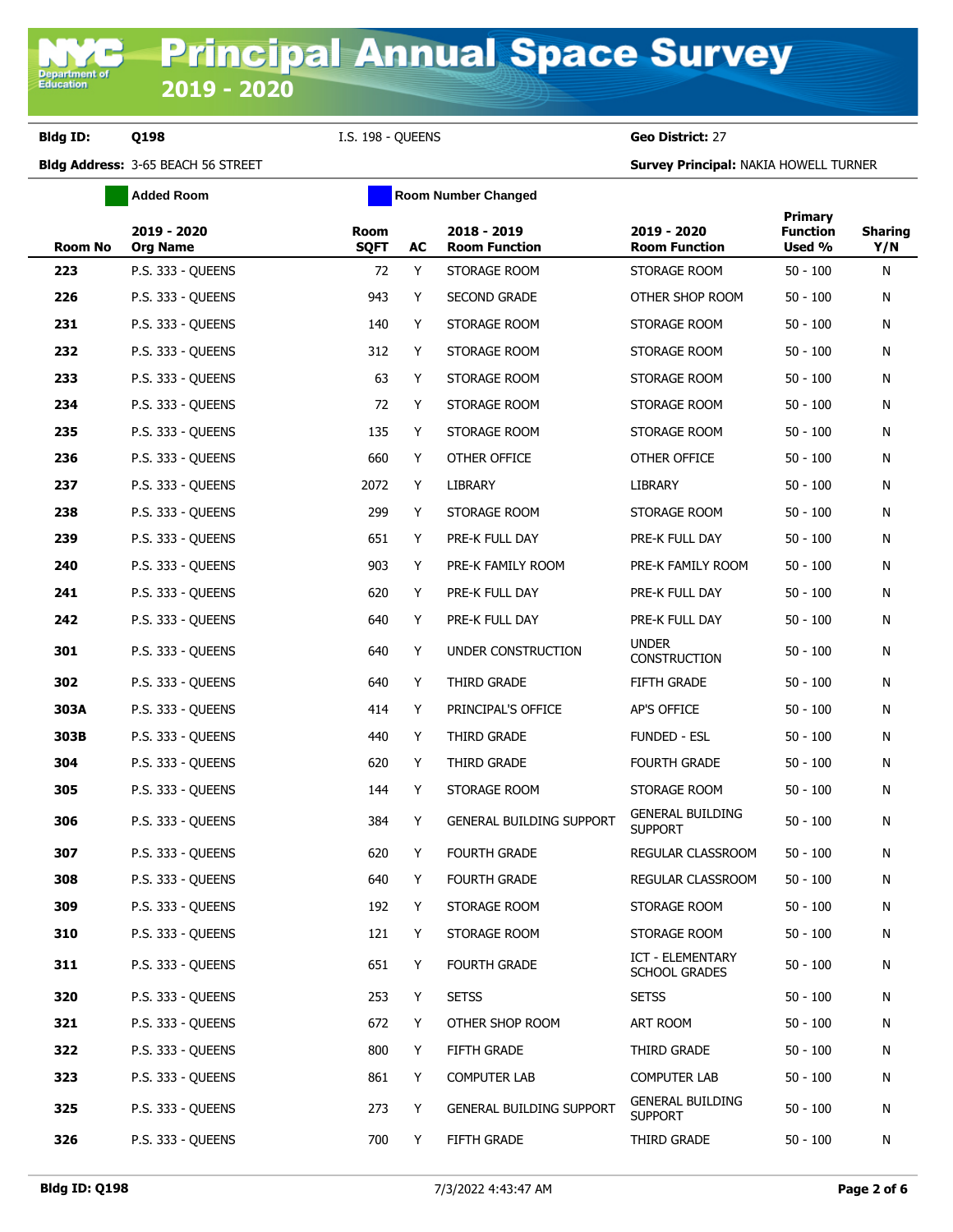**Bldg ID: Q198** I.S. 198 - QUEENS **Geo District:** 27

|                | <b>Added Room</b>              | <b>Room Number Changed</b> |    |                                         |                                           |                                             |                       |
|----------------|--------------------------------|----------------------------|----|-----------------------------------------|-------------------------------------------|---------------------------------------------|-----------------------|
| <b>Room No</b> | 2019 - 2020<br><b>Org Name</b> | Room<br><b>SQFT</b>        | AC | 2018 - 2019<br><b>Room Function</b>     | 2019 - 2020<br><b>Room Function</b>       | <b>Primary</b><br><b>Function</b><br>Used % | <b>Sharing</b><br>Y/N |
| 327            | <b>P.S. 333 - QUEENS</b>       | 672                        | Y  | OTHER SHOP ROOM                         | ART ROOM                                  | $50 - 100$                                  | N                     |
| 329            | P.S. 333 - QUEENS              | 620                        | Y  | <b>ART ROOM</b>                         | REGULAR CLASSROOM<br>- MS GRADES          | $50 - 100$                                  | N                     |
| 331A           | P.S. 333 - QUEENS              | 315                        | Y  | STORAGE ROOM                            | <b>SOCIAL</b><br>WORKER/COUNSELOR         | $50 - 100$                                  | N                     |
| 331B           | P.S. 333 - QUEENS              | 340                        | Y  | STORAGE ROOM                            | <b>TEACHER'S ROOM</b>                     | $50 - 100$                                  | N                     |
| 332            | P.S. 333 - QUEENS              | 150                        | Y  | STORAGE ROOM                            | THIRD GRADE                               | $50 - 100$                                  | N                     |
| 333            | P.S. 333 - QUEENS              | 440                        | Y  | STORAGE ROOM                            | STORAGE ROOM                              | $50 - 100$                                  | N                     |
| 334            | P.S. 333 - QUEENS              | 72                         | Y  | STORAGE ROOM                            | STORAGE ROOM                              | $50 - 100$                                  | N                     |
| 335            | P.S. 333 - QUEENS              | 640                        | Y  | REGULAR CLASSROOM - MS<br><b>GRADES</b> | REGULAR CLASSROOM<br>- MS GRADES          | $50 - 100$                                  | N                     |
| 336            | P.S. 333 - QUEENS              | 620                        | Y  | REGULAR CLASSROOM - MS<br><b>GRADES</b> | <b>REGULAR CLASSROOM</b><br>- MS GRADES   | $50 - 100$                                  | N                     |
| 337            | P.S. 333 - OUEENS              | 182                        | Y  | UNDER CONSTRUCTION                      | <b>GUIDANCE OFFICE</b>                    | $50 - 100$                                  | N                     |
| 338            | P.S. 333 - OUEENS              | 198                        | Y  | STORAGE ROOM                            | STORAGE ROOM                              | $50 - 100$                                  | N                     |
| 339            | P.S. 333 - QUEENS              | 156                        | Y  | OTHER OFFICE                            | OTHER OFFICE                              | $50 - 100$                                  | N                     |
| 340A           | P.S. 333 - QUEENS              | 420                        | Y  | STORAGE ROOM                            | MULTI-PURPOSE<br><b>CLASSROOM</b>         | $50 - 100$                                  | N                     |
| 340B           | <b>P.S. 333 - QUEENS</b>       | 440                        | Y  | <b>CONFERENCE ROOM</b>                  | <b>CONFERENCE ROOM</b>                    | $50 - 100$                                  | N                     |
| 341            | P.S. 333 - QUEENS              | 902                        | Y  | REGULAR CLASSROOM - MS<br><b>GRADES</b> | <b>SCIENCE LAB</b>                        | $50 - 100$                                  | N                     |
| 342            | P.S. 333 - QUEENS              | 640                        | Υ  | REGULAR CLASSROOM - MS<br><b>GRADES</b> | ICT - MIDDLE SCHOOL<br><b>GRADES</b>      | $50 - 100$                                  | N                     |
| 407            | P.S. 333 - QUEENS              | 620                        | Y  | OTHER ORGANIZATION                      | STORAGE ROOM                              | $50 - 100$                                  | N                     |
| 409            | P.S. 333 - QUEENS              | 220                        | Y  | STORAGE ROOM                            | STORAGE ROOM                              | $50 - 100$                                  | N                     |
| 412            | <b>P.S. 333 - QUEENS</b>       | 192                        | Y  | <b>GENERAL BUILDING SUPPORT</b>         | <b>GENERAL BUILDING</b><br><b>SUPPORT</b> | $50 - 100$                                  | N                     |
| 418            | Q256 SPED - QUEENS             | 620                        | Y  | UNDER CONSTRUCTION                      | <b>UNDER</b><br><b>CONSTRUCTION</b>       | $50 - 100$                                  | N                     |
| 421            | Q256 SPED - QUEENS             | 620                        | Y  | <b>GENERAL/MAIN OFFICE</b>              | <b>GENERAL/MAIN</b><br><b>OFFICE</b>      | $50 - 100$                                  | N                     |
| 422            | Q256 SPED - QUEENS             | 620                        | Y  | D75 SPED CLASSROOM                      | D75 SPED<br><b>CLASSROOM</b>              | $50 - 100$                                  | N                     |
| 423            | Q256 SPED - QUEENS             | 220                        | Y  | PRINCIPAL'S OFFICE                      | PRINCIPAL'S OFFICE                        | $50 - 100$                                  | N                     |
| 425            | P.S. 333 - QUEENS              | 391                        | Y  | GENERAL BUILDING SUPPORT                | <b>GENERAL BUILDING</b><br><b>SUPPORT</b> | $50 - 100$                                  | N                     |
| 426A           | Q256 SPED - QUEENS             | 462                        | Y  | D75 SPED CLASSROOM                      | D75 SPED<br><b>CLASSROOM</b>              | $50 - 100$                                  | N                     |
| 426B           | Q256 SPED - QUEENS             | 360                        | Y  | D75 SPED CLASSROOM                      | D75 SPED<br><b>CLASSROOM</b>              | $50 - 100$                                  | N                     |
| 427            | Q256 SPED - QUEENS             | 861                        | Y  | D75 SPED CLASSROOM                      | D75 SPED<br><b>CLASSROOM</b>              | $50 - 100$                                  | N                     |
| 431            | Q256 SPED - QUEENS             | 620                        | Y  | D75 SPED CLASSROOM                      | D75 SPED<br><b>CLASSROOM</b>              | $50 - 100$                                  | N                     |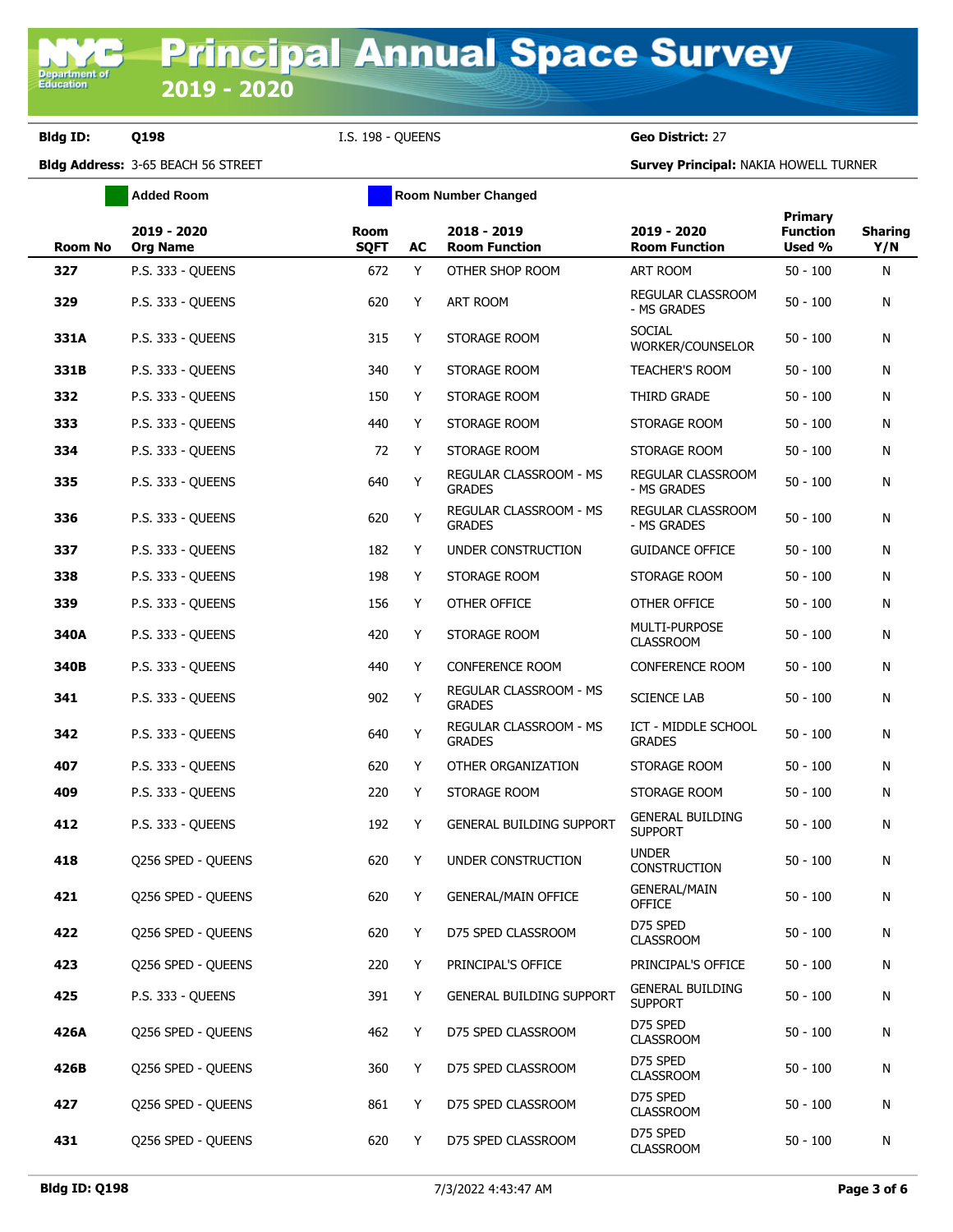**Bldg ID: Q198** I.S. 198 - QUEENS **Geo District:** 27

| <b>Room No</b><br>432 | 2019 - 2020<br><b>Org Name</b>               | <b>Room</b><br><b>SQFT</b> | AC | 2018 - 2019                     | 2019 - 2020                               | Primary<br><b>Function</b> | <b>Sharing</b> |
|-----------------------|----------------------------------------------|----------------------------|----|---------------------------------|-------------------------------------------|----------------------------|----------------|
|                       |                                              |                            |    | <b>Room Function</b>            | <b>Room Function</b>                      | Used %                     | Y/N            |
|                       | <b>P.S. 333 - QUEENS</b>                     | 286                        | Y  | <b>GENERAL BUILDING SUPPORT</b> | <b>GENERAL BUILDING</b><br><b>SUPPORT</b> | $50 - 100$                 | N              |
| 433A                  | Q256 SPED - QUEENS                           | 400                        | Y  | D75 SPED CLASSROOM              | D75 SPED<br><b>CLASSROOM</b>              | $50 - 100$                 | N              |
| 433B                  | Q256 SPED - QUEENS                           | 418                        | Y  | D75 SPED CLASSROOM              | D75 SPED<br><b>CLASSROOM</b>              | $50 - 100$                 | N              |
| 434                   | Q256 SPED - QUEENS                           | 72                         | Y  | D75 SPED CLASSROOM              | D75 SPED<br><b>CLASSROOM</b>              | $50 - 100$                 | N              |
| 435                   | Q256 SPED - QUEENS                           | 660                        | Y  | <b>SPEECH</b>                   | <b>SPEECH</b>                             | $50 - 100$                 | N              |
| 436                   | Q256 SPED - QUEENS                           | 651                        | Y  | D75 SPED CLASSROOM              | D75 SPED<br><b>CLASSROOM</b>              | $50 - 100$                 | N              |
| 438                   | Q256 SPED - QUEENS                           | 640                        | Y  | OT/PT                           | OT/PT                                     | $50 - 100$                 | N              |
| <b>CAF</b>            | P.S. 333 - QUEENS                            | 5658                       | Y  | STUDENT CAFETERIA               | STUDENT CAFETERIA                         | $50 - 100$                 | N              |
| <b>KITCH_A</b>        | P.S. 333 - QUEENS                            | 65                         | Y  | OTHER OFFICE                    | OTHER OFFICE                              | $50 - 100$                 | N              |
| <b>KITCHEN</b>        | P.S. 333 - QUEENS                            | 2116                       | Y  | <b>KITCHEN</b>                  | <b>KITCHEN</b>                            | $50 - 100$                 | N              |
| 101A                  | P.S. 333 - QUEENS                            | 165                        | Y  |                                 | <b>GENERAL BUILDING</b><br><b>SUPPORT</b> |                            | N              |
| 101B                  | P.S. 333 - QUEENS                            | 1254                       | Y  |                                 | <b>GENERAL BUILDING</b><br><b>SUPPORT</b> |                            | N              |
| 102                   | Q256 SPED - QUEENS                           | 792                        | Y  |                                 | STUDENT CAFETERIA                         |                            | N              |
| 117                   | THE CHILD CENTER OF NEW YORK<br>- QUEENS     | 147                        | Y  |                                 | OTHER OFFICE                              |                            | N              |
| 133                   | DOE ADMINISTRATIVE OFFICE -<br>QUEENS        | 696                        | Y  |                                 | OTHER OFFICE                              |                            | N              |
| 137                   | P.S. 333 - QUEENS                            | 667                        | Y  |                                 | <b>WEIGHT ROOM</b>                        |                            | N              |
| 138                   | P.S. 333 - QUEENS                            | 184                        | Y  |                                 | <b>GENERAL BUILDING</b><br><b>SUPPORT</b> |                            | N              |
| 143                   | THE CHILD CENTER OF NEW YORK<br>- QUEENS     | 468                        | Υ  |                                 | OTHER OFFICE                              |                            | N              |
| 209                   | THE CHILD CENTER OF NEW YORK<br>- QUEENS     | 1080                       | Y  |                                 | <b>OTHER</b><br>ORGANIZATION              |                            | N              |
| 408                   | DOE ADMINISTRATIVE OFFICE -<br><b>OUEENS</b> | 640                        | Υ  |                                 | OTHER OFFICE                              |                            | N              |
| 410                   | DOE ADMINISTRATIVE OFFICE -<br><b>QUEENS</b> | 672                        | Y  |                                 | OTHER OFFICE                              |                            | N              |
| 411                   | DOE ADMINISTRATIVE OFFICE -<br>QUEENS        | 704                        | Y  |                                 | OTHER OFFICE                              |                            | N              |
| 419                   | Q256 SPED - QUEENS                           | 620                        | Y  |                                 | D75 SPED<br><b>CLASSROOM</b>              |                            | N              |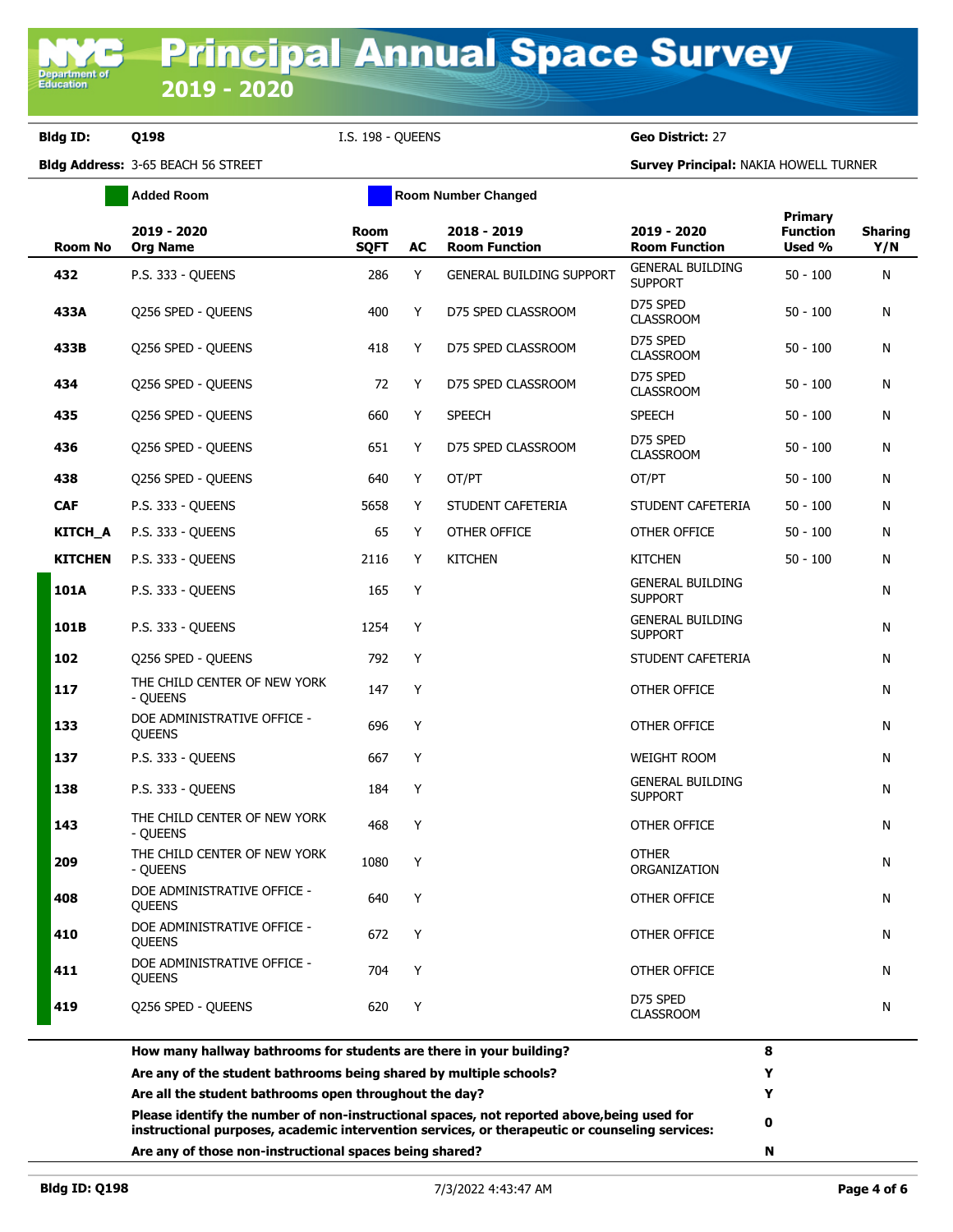